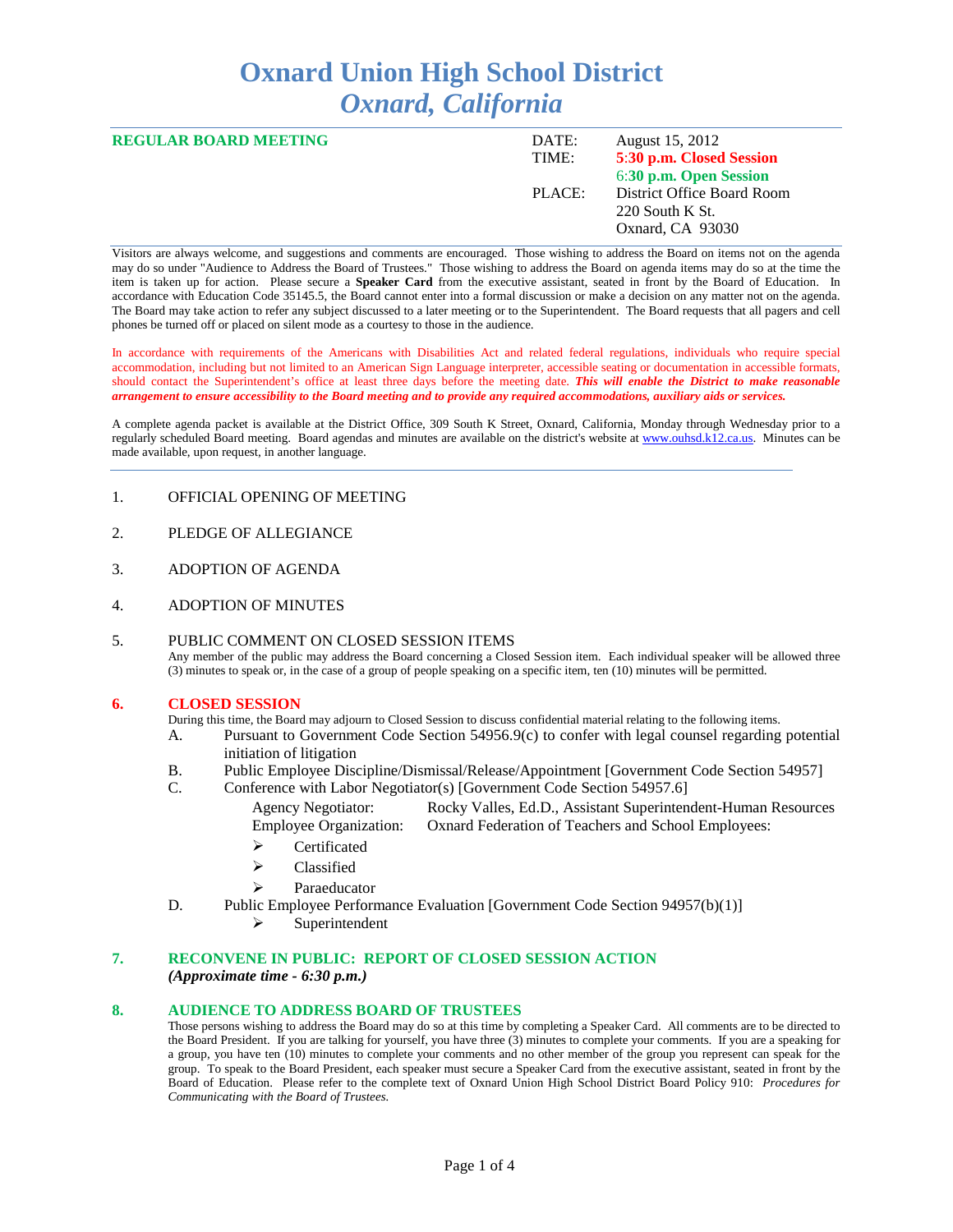Board Meeting Agenda August 15, 2012

## **9. REPORTS TO THE BOARD**

- A. GAPP Presentation: Trip to Germany by Mr. Jon McFarland, Foreign Language Teacher
- B. ACHS and HHS Pools Update by Terry Zinger, California Construction Management, Inc.<br>C. Summer Project Update by Stephen McFarland. Director of Maintenance. Operation
- Summer Project Update by Stephen McFarland, Director of Maintenance, Operations and Transportation
- D. *Sunshine* of the Oxnard Union High School District's 2011-2014 Initial Classified Contract Bargaining Proposal to the Oxnard Federation of Teachers and School Employees
- E. *Sunshine* of the Oxnard Union High School District's 2011-2014 Initial Paraeducator Contract Bargaining Proposal to the Oxnard Federation of Teachers and School Employees
- F. First Reading of Proposed Board Policies
	- $\geq$  4030: Non-Discrimination in Employment
	- 4113.4/4213.4/4313.4: Modified/Temporary Light Duty
	- 4119.21/4219.21/4319.21: Professional Standards
	- 4119.22/4219.22/4319.22: Dress and Grooming
	- $\geq$  4161.8/4261.8/4361.8 Family Care and Medical Leave
- G. First Reading of Proposed Administrative Regulations
	- 4032: Reasonable Accommodation
	- $\triangleright$  4033: Lactation Accommodation
	- ▶ 4112/4212/4312: Appointment and Conditions of Employment
	- $\triangleright$  4112.3/4212.3/4312.3: Oath or Affirmation
	- $\geq$  4112.5/4212.5/4312.5: Criminal Record Check<br> $\geq$  4161.8/4261.8/4361.8 Family Care and Medica
	- 4161.8/4261.8/4361.8 Family Care and Medical Leave
- H. First Reading of Proposed Board Policy and Administrative Regulations
	- $\geq 1312.3$  Uniform Complaint
- I. New Oxnard Area High School Update by Bob Hensley, WLC Architects

#### **10. SUPERINTENDENT'S REPORTS**

General Report: Gabe Soumakian, Ed.D., Superintendent

## **11. CONSENT CALENDAR**

- A. Consideration of Approval of Ratification of Agreement between Oxnard Union High School District and Michael Simkins, Consultant
- B. Consideration of Approval of Designation of Ventura County Schools Self-Funding Authority (VCSSFA) Representative and Alternate Representative
- C. Consideration of approval of Increase of Purchase Order of Inspection Services for Solar Voltaic Project at Pacifica High School by Earth Systems
- D. Consideration of Approval of Renewal of Agreement between Oxnard Union High School District and U. S. Department of the Interior National Park Service Channel Islands National Park
- E. Consideration of Approval of Agreement between Oxnard Union High School District and Thomas M. Griffin Law Offices for General Legal Services
- F. Consideration of Approval of Appointment of District Representatives to the OUHSD Retiree Health Benefits Trust Board
- G. Consideration of Approval of Request for Issuance of a Check Payable to the City of Oxnard for Plan Check Fees for a New Fire Hydrant at Hueneme High School as required by D.S.A. for the New Aquatic Center Project
- H. Consideration of Approval of the Disposal of Surplus Property June 14 August 2, 2012
- I. Consideration of Approval of Donations, June 29 August 2, 2012
- J. Consideration of Approval of Purchase Orders and Direct Pays, June 20 July 31, 2012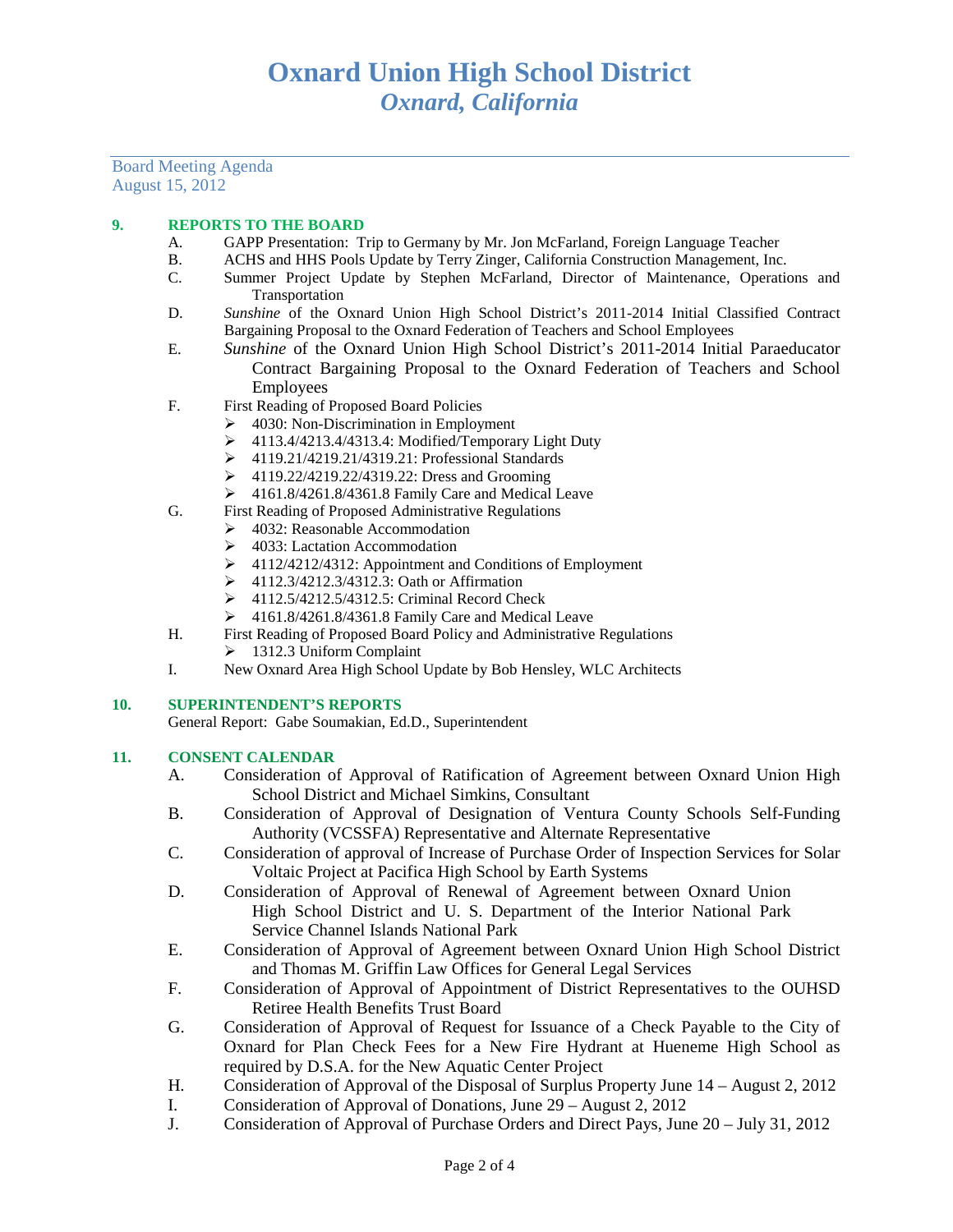Board Meeting Agenda August 15, 2012

## **11. CONSENT CALENDAR - Continued**

- K. Consideration of Approval of Student Expulsion by Voluntary Agreement of the School Principal, the Student, and the Students' Parent/Guardian, as per Board Policy 5144, Section 22
- L. Consideration of Approval of Student Readmission from Expulsion, as per Board Policy 5144, Section 16 N
- M. Consideration of Denial of Student Readmission from Expulsion, as per Board Policy 5144, Section 16 N
- N. Consideration of Approval of Agreement between Oxnard Union High School District and STAR to provide IEP services
- O. Consideration of Approval of Agreement between Oxnard Union High School District and Camarillo Police Dept. – SRO
- P. Consideration of Approval of Agreement between Oxnard Union High School District and Ventura County Sheriff Dept. - SRO
- Q. Consideration of Approval of Agreement between Oxnard Union High School District and Oxnard Police Dept. - SRO
- R. Consideration of Approval of 2012-13 Contract with Oxnard Union High School District and SHMOOP
- S. Consideration of Approval of Agreement between Oxnard Union High School District and Ventura County Community College District, Oxnard College, NAVIANCE SUCCEED
- T. Consideration of Approval of Contract between Oxnard Union High School District and Adams Educational Consulting (Common Core & Instructional Leadership Training)
- U. Consideration of Approval of Agreement between Oxnard Union High School District and Project Lead the Way (PLTW) – Green Technology Academy
- V. Consideration of Approval of Certificated and Classified Personnel Items W. Consideration of Approval of Revised Job Descriptions
	- Consideration of Approval of Revised Job Descriptions
		- $\triangleright$  Associate Principal
		- $\triangleright$  Principal
- X. Consideration of Approval of Partnership Agreement between University of La Verne and the Oxnard Union High School District
- Y. Consideration of Approval of the Agreement between Digital Edge Learning and Oxnard Union High School District for an Annual license for digiCOACH
- Z. Consideration of Approval of Assignment of Contract for E-Rate Technology Upgrades by WPCS International, Inc. to NetXperts, Inc.

#### **12. ACTION ITEMS**

- A. Consideration of Approval of Contract between Oxnard Union High School District and Image Source for Document Management Equipment and Services
- B. Consideration of Approval of Instructional Minutes
- C. Consideration of Adoption of Resolution No. 12-38 Proclaiming September 2012 as Hispanic Heritage Month
- D. Consideration of Adoption of Resolution No. 12-39 Proclaiming September 17, 2012 as Constitution Day
- E. Consideration of Approval of Summer School Graduates<br>F. Consideration of Approval of Proposal between
- F. Consideration of Approval of Proposal between RBF Consulting and Oxnard Union High School District for Adolfo Camarillo High School Pool Project
- G. Consideration of Approval of Proposal between RBF Consulting and Oxnard Union High School District for Hueneme High School Pool Project
- H. Consideration of Approval of Architectural Services Agreement Amendment #1 between Blackbird Architects, Inc. and Oxnard Union High School District for Adolfo Camarillo High School Pool Project